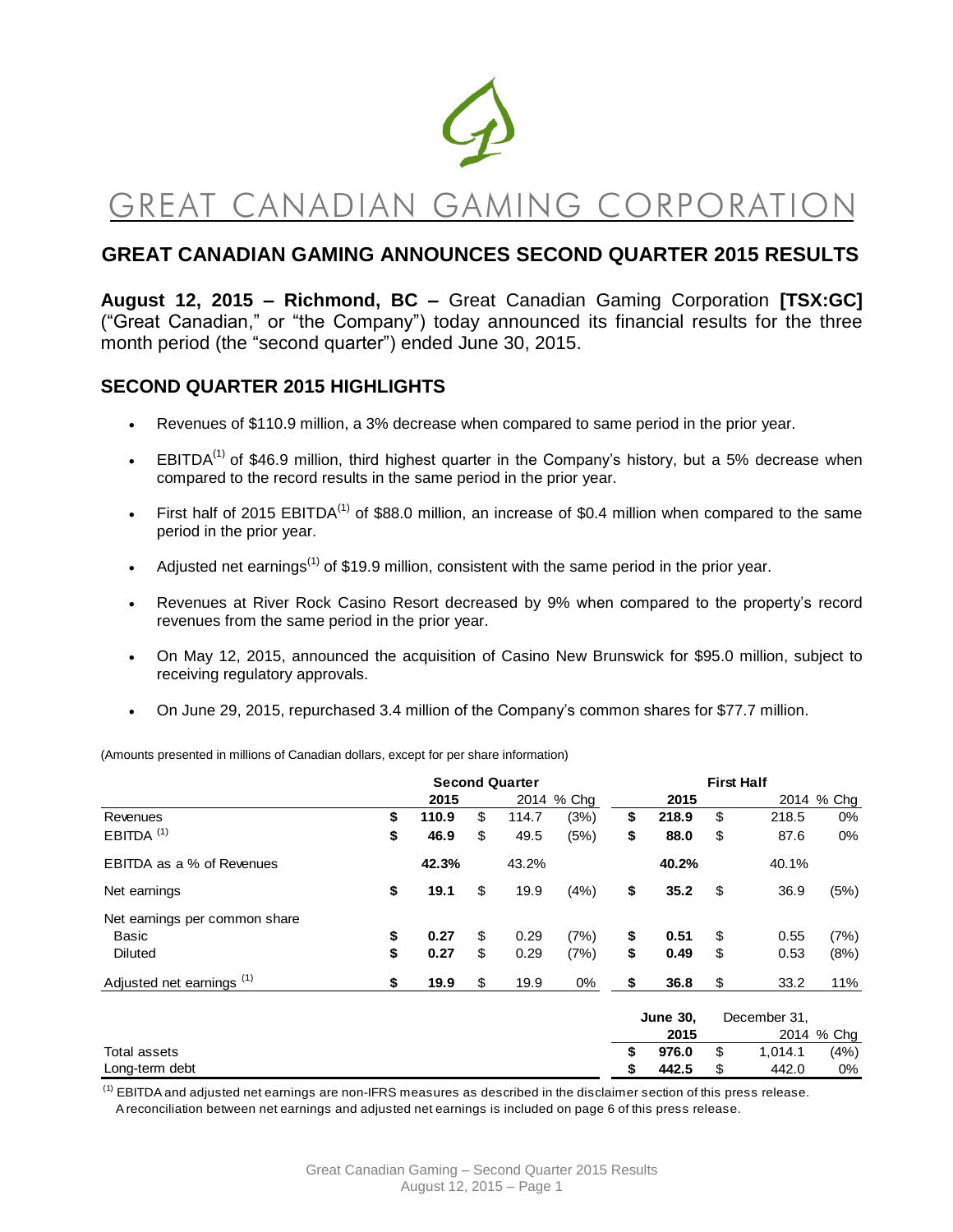Great Canadian generated revenues of \$110.9 million during the second quarter, a 3% decrease from the second quarter of 2014. EBITDA during the second quarter was \$46.9 million, a 5% decrease from the second quarter of 2014. EBITDA as a percentage of revenues for the second quarter was 42.3%, a 0.9 percentage point decrease from the second quarter of 2014. The revenues decline was primarily due to decreased revenues at River Rock Casino Resort ("River Rock"). EBITDA either was consistent or increased at all properties in the second quarter of 2015, with the exception of River Rock, which had record revenues in the same period of the prior year. On a year-to-date basis, Great Canadian's EBITDA was \$0.4 million higher than the first half of 2014, despite that prior year's record second quarter results.

Great Canadian's net earnings for the second quarter of 2015 were \$19.1 million. After adjusting for items of note in the current and prior periods' net earnings (listed on page 6 of this press release), the Company's adjusted net earnings for the second quarter were consistent with the same period in 2014, as the decline in EBITDA was offset by a decrease in amortization expense.

"River Rock Casino Resort's revenues in the second quarter of 2015 decreased by 9% when compared to the strong levels achieved during the same period last year," stated Rod Baker, Great Canadian's President and Chief Executive Officer. "During the second quarter of 2014, River Rock recorded not only a record table drop, but also above-average table hold percentage. While this optimal combination did not reoccur during this most recent quarter, our high-limit play continues to develop, and we remain focused on its further growth.

"We have also continued our efforts at Hard Rock Casino Vancouver where EBITDA was \$4.8 million for the second quarter of 2015. This is the property's highest EBITDA in the last 10 quarters and a 7% improvement when compared to the same period last year."

On May 12, 2015, the Company announced that it had agreed to purchase the assets and undertaking of Casino New Brunswick for \$95.0 million. The purchase of Casino New Brunswick remains subject to the consent of the New Brunswick Lotteries and Gaming Corporation and required regulatory approvals. Closing of this transaction is anticipated to occur during the third quarter of 2015.

"The acquisition of Casino New Brunswick will allow Great Canadian to further expand its Canadian footprint," stated Mr. Baker. "We are looking forward to working with the New Brunswick Lotteries and Gaming Corporation, the Department of Public Safety Gaming Control Branch and the City of Moncton. We also look forward to welcoming Casino New Brunswick's 400 employees to the Great Canadian team. We are excited by the considerable potential of Casino New Brunswick, which we believe represents a significant opportunity for creating shareholder value."

On June 29, 2015, Great Canadian purchased 3.4 million of the Company's common shares for a price of \$77.7 million. The purchased shares represented approximately 4.87% of the number of outstanding common shares on that date and were subsequently cancelled.

"At the end of the second quarter, Great Canadian maintained both a strong cash balance and an undrawn revolving credit facility. The Company remains well-positioned to take advantage of new opportunities for value creation, including the acquisition of Casino New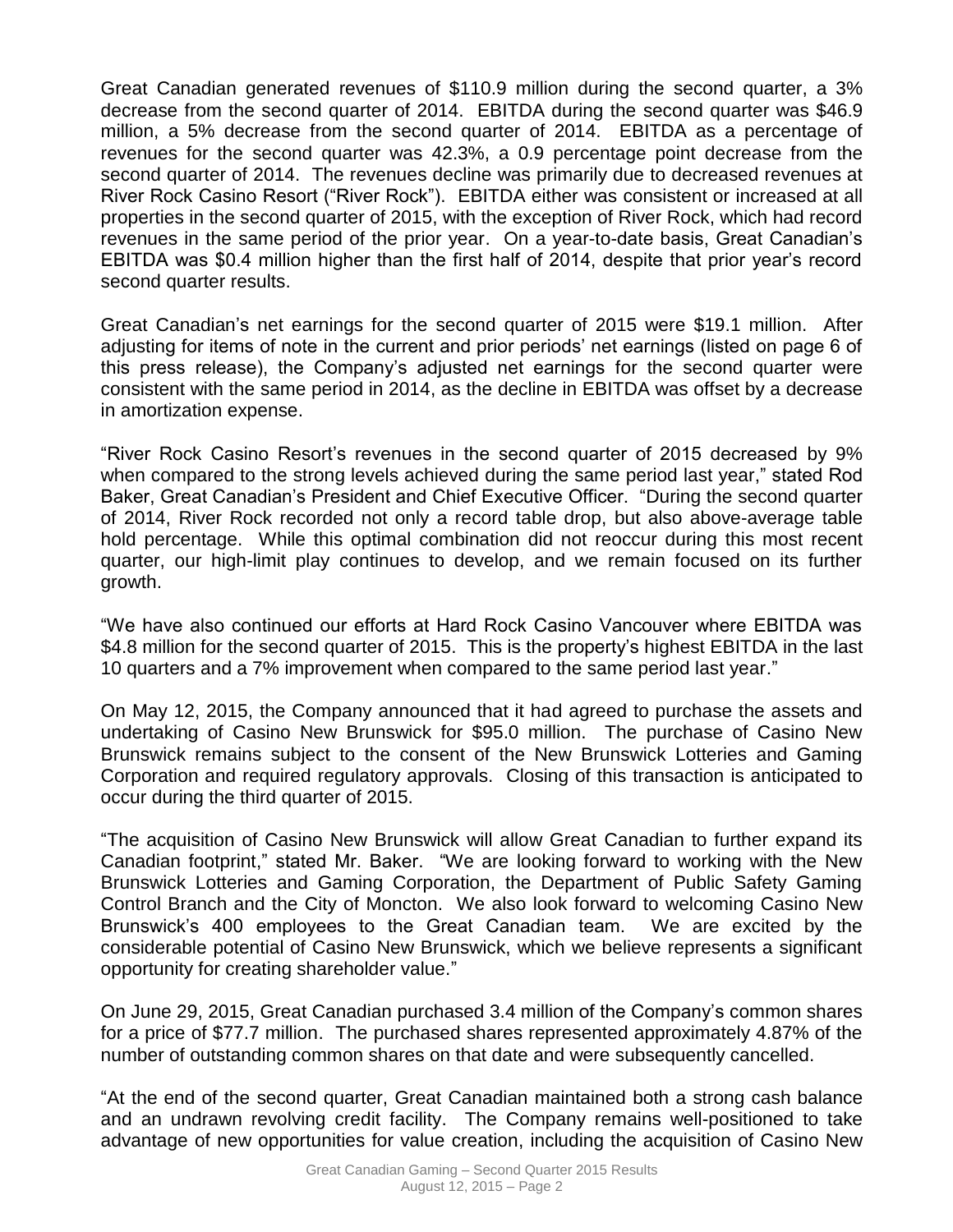Brunswick. While we continue to pursue potential opportunities in Ontario and elsewhere, we will also continue to both efficiently manage our operations and explore other options to grow our business.

"Finally, I am pleased to announce the appointment of Mr. Terrance Doyle to the position of Chief Operating Officer for Great Canadian. Mr. Doyle has been with the Company since 2001 and most recently held the position of Executive Vice President, Operations and Development. Terrance has demonstrated his skills as a proactive operator and efficient developer. His abilities to engage our colleagues to provide superior guest service, build strong ties with our communities, realize operating efficiency improvements, and deliver business development projects on time and on budget position him well for continued success in his new role," concluded Mr. Baker. "I look forward to continue working with Terrance in his new capacity."

Great Canadian will host a conference call for investors and analysts today, August 12, 2015, at 2:00 PM Pacific Time in order to review the financial results for the period ended June 30, 2015. To participate in the conference call, please dial 416-764-8688, 778-383- 7413, or toll free at 1-888-390-0546 (Passcode: 03816079). Questions will be reserved for institutional investors and analysts. Interested parties may also access the call via the Investor Relations section of the Company's website, [www.gcgaming.com/financials.](http://www.gcgaming.com/financials) Investors using the website should allow 15 minutes for the registration and installation of any necessary software. A replay of the call will also be available at [www.gcgaming.com/financials.](http://www.gcgaming.com/financials)

#### **ABOUT GREAT CANADIAN GAMING CORPORATION**

Great Canadian Gaming Corporation operates gaming, entertainment and hospitality facilities in British Columbia, Ontario, Nova Scotia, and Washington State. The Company's 16 gaming properties consist of three community gaming centres, four racetracks (two with casinos operated by the Company and two with casinos operated by the Ontario Lottery and Gaming Corporation), and nine casinos, including one with a Four Diamond resort hotel. As of June 30, 2015, the Company had approximately 3,900 employees in Canada and 500 in Washington State. Further information is available on the Company's website, [www.gcgaming.com.](http://www.gcgaming.com/)

Please refer to the Condensed Interim Consolidated Financial Statements and Management's Discussion and Analysis ("MD&A") at [www.gcgaming.com](http://www.gcgaming.com/) (available on August 12, 2015) or [www.sedar.com](http://www.sedar.com/) (available on August 13, 2015) for detailed financial information and analysis.

#### **The financial results on the following pages are unaudited and prepared by management. Expressed in millions of Canadian dollars, except for per share information.**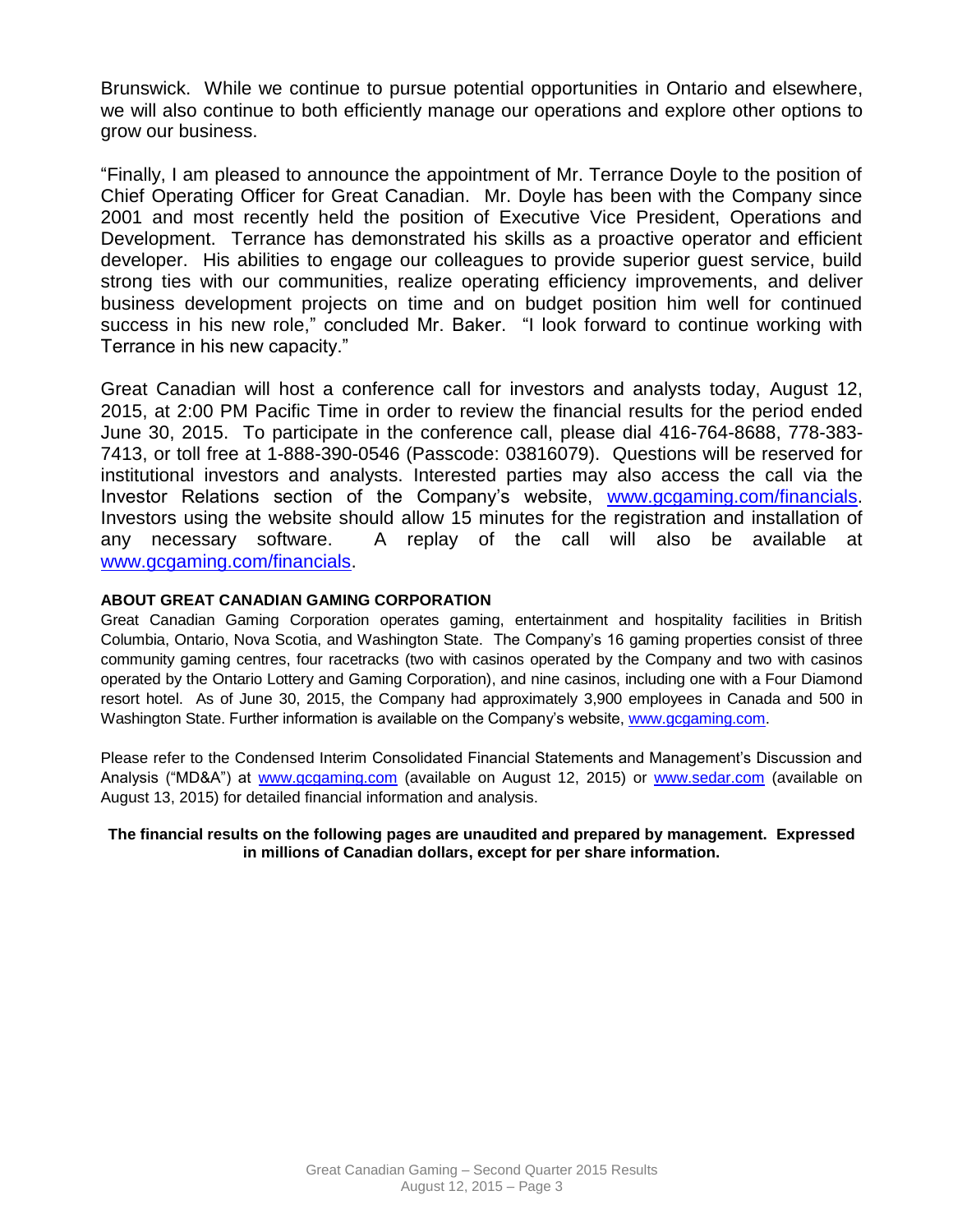# **GREAT CANADIAN GAMING CORPORATION**

# **Condensed Interim Consolidated Statements of Earnings**

(Unaudited - Expressed in millions of Canadian dollars, except for per share information)

|                                                         | <b>Second Quarter</b> |        |    |        | <b>First Half</b> |    |        |    |        |            |
|---------------------------------------------------------|-----------------------|--------|----|--------|-------------------|----|--------|----|--------|------------|
|                                                         |                       | 2015   |    |        | 2014 % Cha        |    | 2015   |    |        | 2014 % Chq |
| Gaming revenues                                         | \$                    | 75.2   | \$ | 79.9   | (6%)              | \$ | 149.9  | \$ | 150.9  | (1%)       |
| <b>Facility Development Commission</b>                  |                       | 9.2    |    | 9.7    | (5%)              |    | 18.6   |    | 18.6   | 0%         |
| Hospitality, lease and other revenues                   |                       | 28.6   |    | 27.1   | 6%                |    | 55.3   |    | 52.7   | 5%         |
| Racetrack revenues                                      |                       | 3.8    |    | 3.9    | (3%)              |    | 7.1    |    | 7.2    | (1%)       |
|                                                         |                       | 116.8  |    | 120.6  | (3%)              |    | 230.9  |    | 229.4  | 1%         |
| Less: Promotional allowances                            |                       | (5.9)  |    | (5.9)  | 0%                |    | (12.0) |    | (10.9) | 10%        |
| <b>Revenues</b>                                         |                       | 110.9  |    | 114.7  | (3%)              |    | 218.9  |    | 218.5  | 0%         |
| Human resources                                         |                       | 39.8   |    | 40.6   | (2%)              |    | 81.3   |    | 81.2   | 0%         |
| Property, marketing and administration                  |                       | 24.2   |    | 24.6   | (2%)              |    | 49.6   |    | 49.7   | 0%         |
|                                                         |                       | 64.0   |    | 65.2   | (2%)              |    | 130.9  |    | 130.9  | 0%         |
| <b>EBITDA</b>                                           |                       | 46.9   |    | 49.5   | (5%)              |    | 88.0   |    | 87.6   | 0%         |
| Human resources as a % of Revenues before               |                       |        |    |        |                   |    |        |    |        |            |
| Promotional allowances                                  |                       | 34.1%  |    | 33.7%  |                   |    | 35.2%  |    | 35.4%  |            |
| EBITDA as a % of Revenues                               |                       | 42.3%  |    | 43.2%  |                   |    | 40.2%  |    | 40.1%  |            |
| Amortization                                            |                       | 9.7    |    | 12.1   |                   |    | 19.1   |    | 24.3   |            |
| Share-based compensation                                |                       | 1.6    |    | 1.8    |                   |    | 3.8    |    | 2.2    |            |
| Impairment reversal of long-lived assets                |                       |        |    |        |                   |    |        |    | (5.2)  |            |
| Interest and financing costs, net                       |                       | 7.9    |    | 7.9    |                   |    | 15.7   |    | 16.0   |            |
| Restructuring and other                                 |                       | 1.2    |    | 0.2    |                   |    | 2.8    |    | 0.2    |            |
| Foreign exchange loss (gain) and other                  |                       | 0.1    |    | 0.1    |                   |    | (1.8)  |    | (0.2)  |            |
| Income taxes                                            |                       | 7.3    |    | 7.5    |                   |    | 13.2   |    | 13.4   |            |
| <b>Net earnings</b>                                     | \$                    | 19.1   | \$ | 19.9   | (4% )             | \$ | 35.2   | \$ | 36.9   | (5%)       |
| Net earnings per common share                           |                       |        |    |        |                   |    |        |    |        |            |
| <b>Basic</b>                                            | \$                    | 0.27   | \$ | 0.29   |                   | \$ | 0.51   | \$ | 0.55   |            |
| <b>Diluted</b>                                          | \$                    | 0.27   | \$ | 0.29   |                   | \$ | 0.49   | \$ | 0.53   |            |
| Weighted average number of common shares (in thousands) |                       |        |    |        |                   |    |        |    |        |            |
| <b>Basic</b>                                            |                       | 69.749 |    | 67,678 |                   |    | 69.381 |    | 67,569 |            |
| Diluted                                                 |                       | 71,410 |    | 69,498 |                   |    | 71,165 |    | 69,324 |            |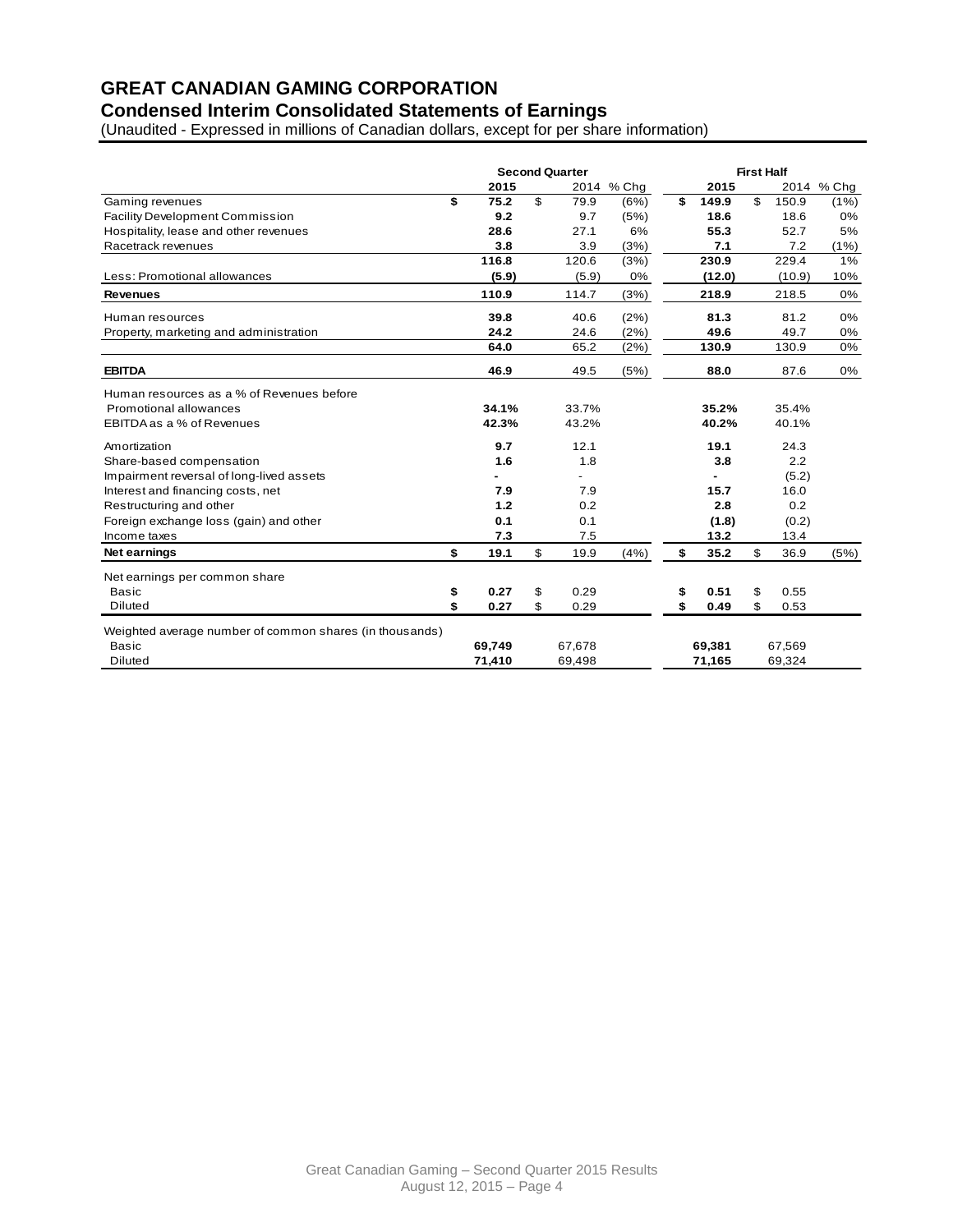# **GREAT CANADIAN GAMING CORPORATION**

# **Condensed Interim Consolidated Statements of Financial Position**

(Unaudited - Expressed in millions of Canadian dollars)

| <b>Assets</b><br>Current<br>Cash and cash equivalents<br>Accounts receivable<br>Income taxes receivable<br>Prepaids, deposits and other assets<br>Property, plant and equipment<br>Intangible assets<br>Goodwill<br>Deferred tax assets<br>Other assets | \$<br>291.4 |               |         |
|---------------------------------------------------------------------------------------------------------------------------------------------------------------------------------------------------------------------------------------------------------|-------------|---------------|---------|
|                                                                                                                                                                                                                                                         |             |               |         |
|                                                                                                                                                                                                                                                         |             |               |         |
|                                                                                                                                                                                                                                                         |             | \$            | 324.4   |
|                                                                                                                                                                                                                                                         | 6.3         |               | 6.3     |
|                                                                                                                                                                                                                                                         | 1.1         |               |         |
|                                                                                                                                                                                                                                                         | 10.6        |               | 7.4     |
|                                                                                                                                                                                                                                                         | 309.4       |               | 338.1   |
|                                                                                                                                                                                                                                                         | 567.1       |               | 574.0   |
|                                                                                                                                                                                                                                                         | 65.4        |               | 69.8    |
|                                                                                                                                                                                                                                                         | 21.7        |               | 21.1    |
|                                                                                                                                                                                                                                                         | 9.5         |               | 8.9     |
|                                                                                                                                                                                                                                                         | 2.9         |               | 2.2     |
|                                                                                                                                                                                                                                                         | \$<br>976.0 | $\mathsf{\$}$ | 1,014.1 |
| <b>Liabilities</b><br>Current                                                                                                                                                                                                                           |             |               |         |
| Accounts payable and accrued liabilities                                                                                                                                                                                                                | \$<br>57.4  | \$            | 60.3    |
| Income taxes payable                                                                                                                                                                                                                                    |             |               | 7.2     |
| Other liabilities                                                                                                                                                                                                                                       | 3.1         |               | 2.6     |
|                                                                                                                                                                                                                                                         | 60.5        |               | 70.1    |
| Long-term debt                                                                                                                                                                                                                                          | 442.5       |               | 442.0   |
| Deferred credits, provisions and other liabilities                                                                                                                                                                                                      | 27.2        |               | 27.4    |
| Deferred tax liabilities                                                                                                                                                                                                                                | 76.1        |               | 74.3    |
|                                                                                                                                                                                                                                                         | 606.3       |               | 613.8   |
|                                                                                                                                                                                                                                                         |             |               |         |
| <b>Shareholders' equity</b>                                                                                                                                                                                                                             |             |               |         |
| Share capital and reserves                                                                                                                                                                                                                              | 315.7       |               | 318.8   |
| Accumulated other comprehensive income                                                                                                                                                                                                                  | 1.9         |               | 1.1     |
| Retained earnings                                                                                                                                                                                                                                       | 52.1        |               | 80.4    |
|                                                                                                                                                                                                                                                         | 369.7       |               | 400.3   |
|                                                                                                                                                                                                                                                         |             |               |         |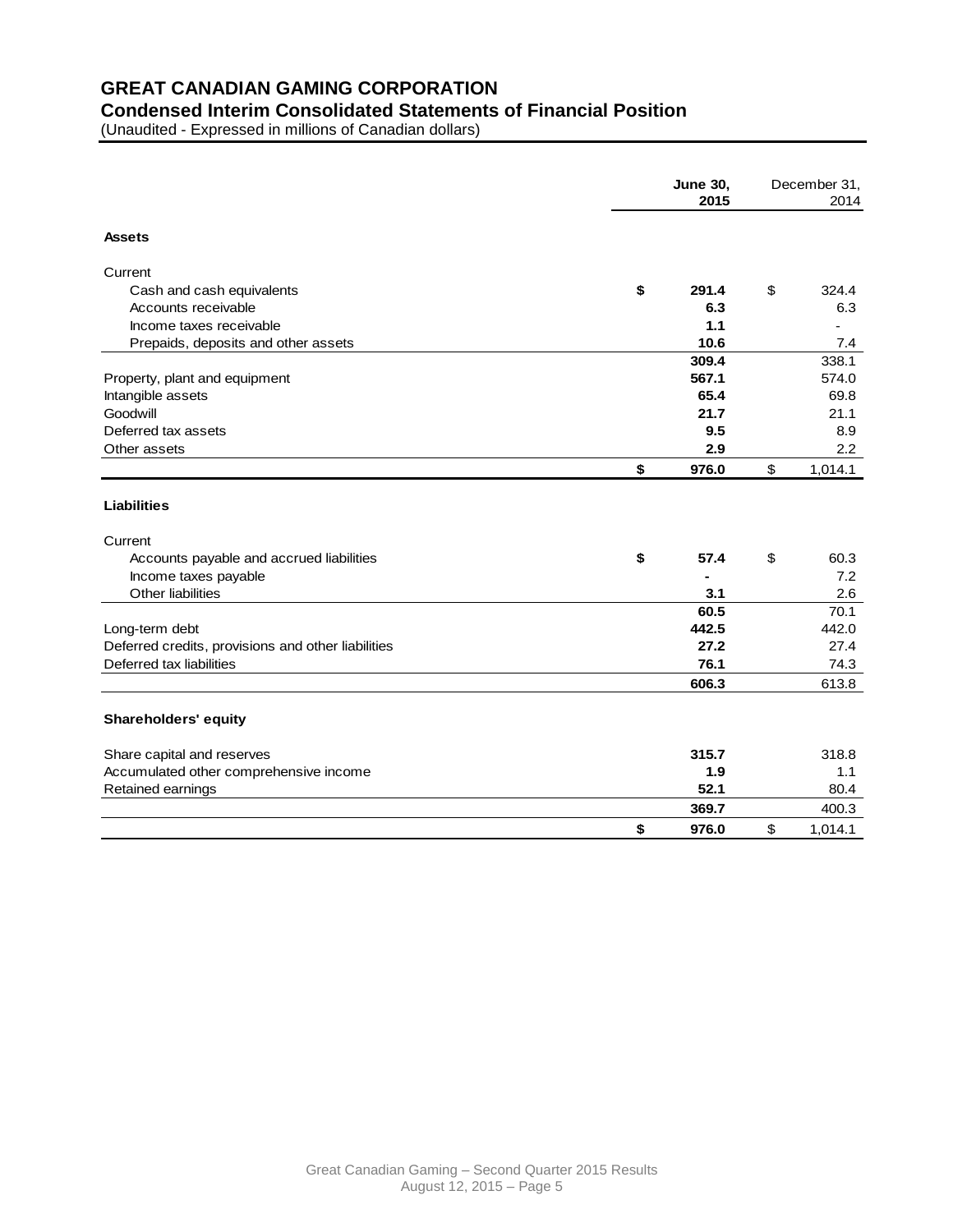# **GREAT CANADIAN GAMING CORPORATION Adjusted Net Earnings**

(Unaudited - Expressed in millions of Canadian dollars)

The current and prior periods' net earnings included some items of note, which are summarized in the following adjusted net earnings table:

|                                                                                            | <b>Second Quarter</b> |       |    |      |            | <b>First Half</b> |       |    |               |            |
|--------------------------------------------------------------------------------------------|-----------------------|-------|----|------|------------|-------------------|-------|----|---------------|------------|
|                                                                                            |                       | 2015  |    |      | 2014 % Chg |                   | 2015  |    |               | 2014 % Chg |
| Net earnings                                                                               | \$                    | 19.1  | \$ | 19.9 | (4%)       | \$                | 35.2  | \$ | 36.9          | (5%)       |
| Items of note                                                                              |                       |       |    |      |            |                   |       |    |               |            |
| Impairment reversal of long-lived assets                                                   |                       |       |    |      |            |                   |       |    | (5.2)         |            |
| FDC revenues previously deferred at Fraser                                                 |                       |       |    |      |            |                   |       |    |               |            |
| Downs                                                                                      |                       |       |    |      |            |                   |       |    | (0.2)         |            |
| Restructuring severance costs                                                              |                       | 1.0   |    |      |            |                   | 1.7   |    | 0.2           |            |
| Uneconomic lease provision due to Kent                                                     |                       |       |    |      |            |                   |       |    |               |            |
| casino closure                                                                             |                       |       |    |      |            |                   | 0.8   |    |               |            |
| Jackpot and marketing fund liabilities reversed                                            |                       |       |    |      |            |                   |       |    |               |            |
| due to Kent casino closure                                                                 |                       |       |    |      |            |                   | (0.3) |    |               |            |
| Other                                                                                      |                       | 0.1   |    |      |            |                   | 0.1   |    |               |            |
| Income taxes on the above items of note                                                    |                       | (0.3) |    |      |            |                   | (0.7) |    | $1.5^{\circ}$ |            |
| Adjusted net earnings <sup>(1)</sup>                                                       | \$                    | 19.9  | \$ | 19.9 | 0%         |                   | 36.8  | \$ | 33.2          | 11%        |
| Adjusted net earnings is a non-IFRS measure as described in the disclaimer section of this |                       |       |    |      |            |                   |       |    |               |            |
| Adjusted net earnings per common share                                                     |                       |       |    |      |            |                   |       |    |               |            |
| Basic                                                                                      | \$                    | 0.29  | \$ | 0.29 |            |                   | 0.53  | \$ | 0.49          |            |
| <b>Diluted</b>                                                                             |                       | 0.28  | \$ | 0.29 |            |                   | 0.52  | \$ | 0.48          |            |
|                                                                                            |                       |       |    |      |            |                   |       |    |               |            |

Weighted average shares outstanding

Basic **69,749** 67,678 **69,381** 67,569 Diluted **71,410** 69,498 **71,165** 69,324

After adjusting for the above items of note, the Company's adjusted net earnings were consistent in the second quarter and increased by \$3.6 million in the first half of 2015, when compared to the same periods in 2014.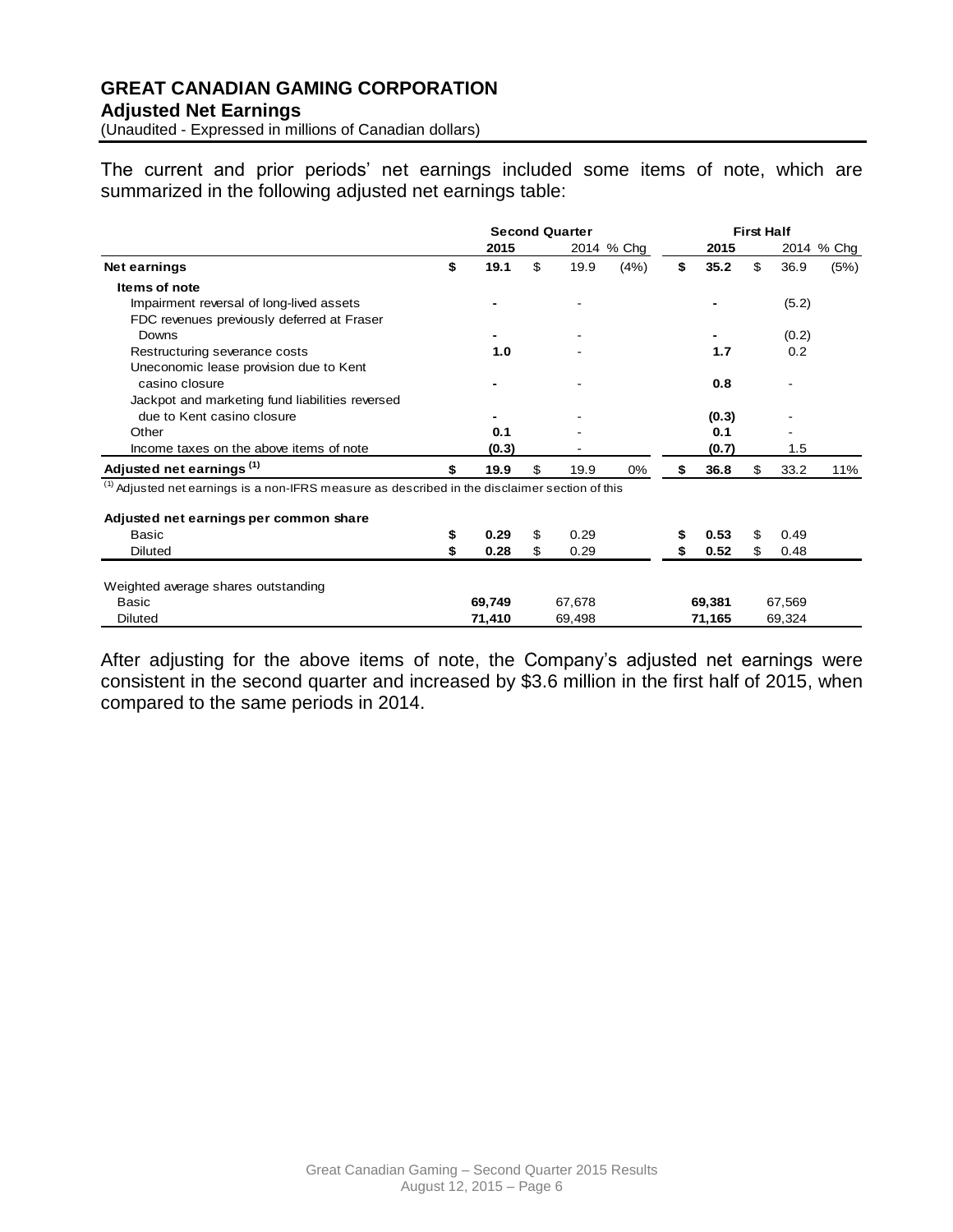#### DISCLAIMER

This press release contains certain "forward-looking information" or statements within the meaning of applicable securities legislation. Forward-looking information is based on the Company's current expectations, estimates, projections and assumptions that were made by the Company in light of its historical trends and other factors. All information or statements, other than statements of historical fact, are forward-looking information including statements that address expectations, estimates or projections about the future, the Company's strategy for growth and objectives, expected future expenditures, costs, operating and financial results, expected impact of future commitments, the future ability of the Company to operate the Georgian Downs and Flamboro Downs facilities beyond the terms of the signed Ontario Lease Agreements and Ontario Racing Agreements, the terms and expected benefits of the normal course issuer bid, and expectations and implications of changes in legislation and government policies. Forward-looking information may be identified by words such as "anticipate", "believe", "expect", or similar expressions. Such forward-looking information is not a guarantee of future performance and may involve a number of risks and uncertainties.

Although forward-looking information is based on information and assumptions that the Company believes are current, reasonable and complete, they are subject to unknown risks, uncertainties, and a number of factors that could cause actual results to vary materially from those expressed or implied by such forward-looking information. Such factors may include, but are not limited to: terms of operational services agreements with lottery corporations; changes to gaming laws that may impact the operational services agreements, pending, proposed or unanticipated regulatory or policy changes; the outcome of restructuring of gaming in Ontario; the Company's ability to obtain and renew required business licenses, leases, and operational services agreements; the future of horse racing in Ontario, unanticipated fines, sanctions and suspensions imposed on the Company by its regulators; impact of global liquidity and credit availability; actual and possible reassessments of the Company's prior tax filings by tax authorities; adverse tourism trends and further decreases in levels of travel, leisure and consumer spending; competition from established competitors and new entrants in the gaming business; dependence on key personnel; the Company's ability to manage its capital projects and its expanding operations; the risk that systems, procedures and controls may not be adequate to meet regulatory requirements or to support current and expanding operations; potential undisclosed liabilities and capital expenditures associated with acquisitions; negative connotations linked to the gaming industry; First Nations rights with respect to some land on which we conduct our operations; future or current legal proceedings; construction disruptions; financial covenants associated with credit facilities and long-term debt; credit, liquidity and market risks associated with our financial instruments; interest and exchange rate fluctuations; non-realization of cost reductions and synergies; demand for new products and services; fluctuations in operating results; economic uncertainty and financial market volatility; technology dependence; and privacy breaches or data theft. The Company cautions that this list of factors is not exhaustive. Although the Company has attempted to identify important factors that could cause actual actions, events or results to differ materially from those described in forward-looking information, there may be other factors that cause actions, events or results not to be as anticipated, estimated or intended. These factors and other risks and uncertainties are discussed in the Company's continuous disclosure documents filed with the Canadian securities regulatory authorities from time to time, including in the "Risk Factors" section of the Company's Annual Information Form for fiscal 2014, and as identified in the Company's disclosure record on SEDAR at [www.sedar.com.](http://www.sedar.com/)

Readers are cautioned not to place undue reliance on the forward-looking information, as there can be no assurance that the plans, intentions, or expectations upon which they are based will occur. The forward-looking information contained herein is made as of the date hereof, is subject to change after such date, and is expressly qualified in its entirety by cautionary statements in this press release. Forward-looking information is provided for the purpose of providing information about management's current expectations and plans and allowing investors and others to get a better understanding of the Company's operating environment. The Company undertakes no obligation to publicly revise forward-looking information to reflect subsequent events or circumstances except as required by law.

The Company has included non-International Financial Reporting Standards ("non-IFRS") measures in this press release. EBITDA, as defined by the Company, means earnings before interest and financing costs (net of interest income), income taxes, depreciation and amortization, share-based compensation, impairment reversal of long-lived assets, restructuring and other, and foreign exchange loss (gain) and other. EBITDA is derived from the condensed interim consolidated statements of earnings, and can be computed as revenues less human resources expenses, and property, marketing and administration expenses. The Company believes EBITDA is a useful measure because it provides information to management about the operating and financial performance of the Company and its ability to generate operating cash flow to fund future working capital needs, service outstanding debt, and fund future capital expenditures. EBITDA is also used by the investors and analysts for the purpose of valuing the Company. Adjusted net earnings, as defined by the Company, means net earnings plus or minus items of note that management may reasonably quantify and that it believes will provide the reader with a better understanding of the Company's underlying business performance. Items of note may vary from time to time and in this press release include impairment reversal of long-lived assets, FDC revenues previously deferred at Fraser Downs, restructuring severance costs, uneconomic lease provision due to Kent casino closure, jackpot and marketing fund liabilities reversed due to Kent casino closure, and the related income taxes thereon.

Readers are cautioned that these non-IFRS definitions are not recognized measures under International Financial Reporting Standards ("IFRS"), do not have standardized meanings prescribed by IFRS, and should not be construed to be alternatives to net earnings determined in accordance with IFRS or as indicators of performance or liquidity or cash flows. The Company's method of calculating these measures may differ from methods used by other entities and accordingly our measures may not be comparable to similarly titled measures used by other entities or in other jurisdictions. The Company uses these measures because it believes they provide useful information to both management and investors with respect to the operating and financial performance of the Company.